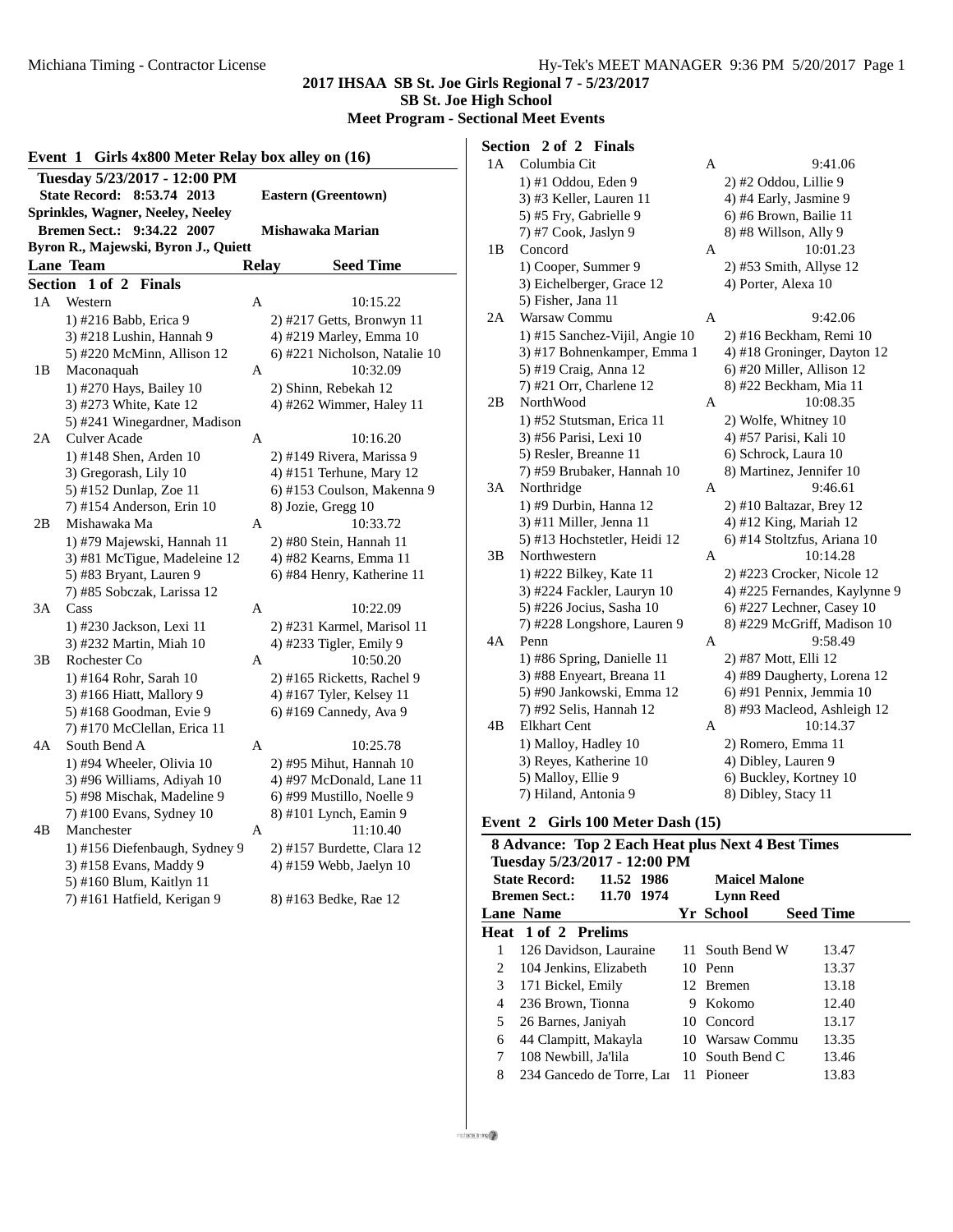# **2017 IHSAA SB St. Joe Girls Regional 7 - 5/23/2017**

**SB St. Joe High School**

**Meet Program - Sectional Meet Events**

## **Heat 2 of 2 Prelims...(Event 2 Girls 100 Meter Dash (15))**

|        | 1 172 Fuentes, Tahnee    | 12 Manchester   | 13.47 |
|--------|--------------------------|-----------------|-------|
| 3      | 28 Moren, Mackenzie      | 11 NorthWood    | 13.31 |
|        | 4 103 Johnson, Paishence | 9 Mishawaka     | 12.84 |
|        | 5 27 Thomas, Oniste      | 11 Concord      | 13.02 |
|        | 6 102 Petty, Carlondrea  | 10 Mishawaka Ma | 13.33 |
| $\tau$ | 235 Kiser, Madison       | 12 Pioneer      | 13.43 |
| 8      | 173 Tucker, Sarah        | 10 Tippecanoe V | 13.60 |

#### **Event 3 Girls 100 Meter Hurdles (16)**

|                | <b>8 Advance: Top 2 Each Heat plus Next 4 Best Times</b> |    |                 |                  |  |  |
|----------------|----------------------------------------------------------|----|-----------------|------------------|--|--|
|                | Tuesday 5/23/2017 - 12:00 PM                             |    |                 |                  |  |  |
|                | <b>State Record:</b><br>13.95 2005                       |    | Vanneisha Ivv   |                  |  |  |
|                | 14.51 2001<br><b>Bremen Sect.:</b>                       |    | LaQuesha Taylor |                  |  |  |
|                | <b>Lane Name</b>                                         |    | Yr School       | <b>Seed Time</b> |  |  |
|                | Heat 1 of 2 Prelims                                      |    |                 |                  |  |  |
| 1              | 238 Ewing, Arienna                                       |    | 12 Eastern (Gre | 17.11            |  |  |
| 2              | 24 Wargo, Emily                                          | 11 | Northridge      | 16.59            |  |  |
| 3              | 23 Schaefer, Mariah                                      |    | 10 Columbia Cit | 16.26            |  |  |
| 4              | 174 Coy, Addison                                         |    | 12 Culver Acade | 15.01            |  |  |
| 5              | 176 Dolan, Ally                                          | 11 | Plymouth        | 16.18            |  |  |
| 6              | 193 Powell, Abigail                                      | 10 | Triton          | 16.56            |  |  |
| 7              | Lemon, Sadie                                             |    | 9 Warsaw Commu  | 16.99            |  |  |
| 8              | 107 Peebles, Makayla                                     | 9. | South Bend W    | 17.56            |  |  |
|                | Heat 2 of 2 Prelims                                      |    |                 |                  |  |  |
| 1              | Simon, Sydney                                            | 9  | Concord         | 17.30            |  |  |
| 2              | 239 Tincher, Alyssa                                      | 11 | Logansport      | 16.59            |  |  |
| 3              | 25 Lamle, Hannah-marie                                   | 11 | Wawasee         | 16.49            |  |  |
| $\overline{4}$ | 106 Mwenifumbo, Joselyn                                  | 11 | South Bend A    | 15.89            |  |  |
| 5              | 105 Bagarus, Rylin                                       |    | 10 Mishawaka    | 16.06            |  |  |
| 6              | Evans, Megan                                             |    | 12 Caston       | 16.49            |  |  |
| 7              | 77 Stose, Cassidy                                        | 10 | Jimtown         | 16.72            |  |  |
| 8              | 237 Morris, Maci                                         |    | 11 Pioneer      | 17.48            |  |  |
|                |                                                          |    |                 |                  |  |  |

## **Event 4 Girls 200 Meter Dash (16)**

|                                                            | <b>8 Advance: Top 2 Each Heat plus Next 4 Best Times</b> |    |                         |                  |  |  |
|------------------------------------------------------------|----------------------------------------------------------|----|-------------------------|------------------|--|--|
| Tuesday 5/23/2017 - 12:00 PM                               |                                                          |    |                         |                  |  |  |
| <b>State Record:</b><br>23.12 1986<br><b>Maicel Malone</b> |                                                          |    |                         |                  |  |  |
|                                                            | <b>Bremen Sect.:</b> 25.16 2012                          |    | <b>Aalivah McKinney</b> |                  |  |  |
|                                                            | Lane Name                                                |    | Yr School               | <b>Seed Time</b> |  |  |
|                                                            | Heat 1 of 2 Prelims                                      |    |                         |                  |  |  |
| 1                                                          | 177 Coffel. Madison                                      |    | 12 Bremen               | 27.84            |  |  |
| 2                                                          | 127 Griffin, Deana                                       |    | 10 South Bend W         | 27.33            |  |  |
| 3                                                          | 179 Sickafoose, Suzanne                                  |    | 12 Whitko               | 27.12            |  |  |
| 4                                                          | 103 Johnson, Paishence                                   |    | 9 Mishawaka             | 25.96            |  |  |
| 5                                                          | 26 Barnes, Janiyah                                       |    | 10 Concord              | 26.11            |  |  |
| 6                                                          | 43 Curtis, Abbi                                          | 11 | Warsaw Commu            | 26.76            |  |  |
| 7                                                          | 27 Thomas, Oniste                                        |    | 11 Concord              | 27.56            |  |  |
| 8                                                          | Hetzel, Cecily                                           | 9  | Culver Acade            | 29.80            |  |  |

#### **Heat 2 of 2 Prelims**

|    | 235 Kiser, Madison   | 12 Pioneer      | 27.87 |
|----|----------------------|-----------------|-------|
|    | Conner, Lilly        | 9 South Bend S  | 27.40 |
| 3  | 108 Newbill, Ja'lila | 10 South Bend C | 27.06 |
| 4  | 36 Bailey, Alayna    | 12 Elkhart Memo | 26.10 |
| 5. | 236 Brown, Tionna    | 9 Kokomo        | 26.11 |
| 6  | 109 Pittman, Claire  | 10 South Bend W | 26.90 |
|    | Swen, Precious       | 10 Elkhart Chri | 27.50 |
| 8  | 240 Hill, Sydnie     | 12 Eastern (Gre | 28.33 |

## **Event 5 Girls 1600 Meter Run single or do (16)**

|     | Tuesday 5/23/2017 - 12:00 PM                             |    |                 |                  |  |  |
|-----|----------------------------------------------------------|----|-----------------|------------------|--|--|
|     | Waterfall - 5, 6, 1, 2, 3, 4, 7, 8, 9,                   |    |                 |                  |  |  |
|     | <b>State Record: 4:43.46 2011</b><br><b>Waverly Neer</b> |    |                 |                  |  |  |
|     | Bremen Sect.: 4:58.50 1996<br><b>Carol Gray</b>          |    |                 |                  |  |  |
|     | <b>Lane Name</b>                                         |    | Yr School       | <b>Seed Time</b> |  |  |
|     | Section 1 of 1 Finals                                    |    |                 |                  |  |  |
| 1 A | 111 Neal, Brooke                                         | 9  | Penn            | 5:28.79          |  |  |
| 1B  | Zorn, Elizabeth                                          | 12 | Wawasee         | 5:31.57          |  |  |
|     | 1C 22 Beckham, Mia                                       | 11 | Warsaw Commu    | 5:02.64          |  |  |
| 1D  | 29 Dyer, Morgan                                          | 9  | Elkhart Memo    | 5:10.13          |  |  |
| 2A  | 19 Craig, Anna                                           |    | 12 Warsaw Commu | 5:21.40          |  |  |
| 2B  | 163 Bedke, Rae                                           | 12 | Manchester      | 5:25.82          |  |  |
| 2C  | 232 Martin, Miah                                         | 10 | Cass            | 5:33.50          |  |  |
| 2D  | 92 Selis, Hannah                                         |    | 12 Penn         | 5:36.13          |  |  |
| 3A  | Dibley, Lauren                                           | 9  | Elkhart Cent    | 5:36.61          |  |  |
| 3B  | Cooper, Summer                                           | 9  | Concord         | 5:37.51          |  |  |
| 3C  | Haldeman, Carol                                          |    | Fairfield       | 5:37.95          |  |  |
| 3D  | 241 Winegardner, Madisor                                 |    | 11 Maconaguah   | 5:41.46          |  |  |
| 4A  | 222 Bilkey, Kate                                         | 11 | Northwestern    | 5:42.26          |  |  |
| 4B  | 180 Dague, Adrianna                                      |    | 12 Caston       | 5:44.84          |  |  |
| 4C  | 110 Quintana, Faith                                      | 10 | Mishawaka       | 5:48.74          |  |  |
| 4D  | Hundt, Emma                                              | 11 | <b>Bremen</b>   | 5:50.00          |  |  |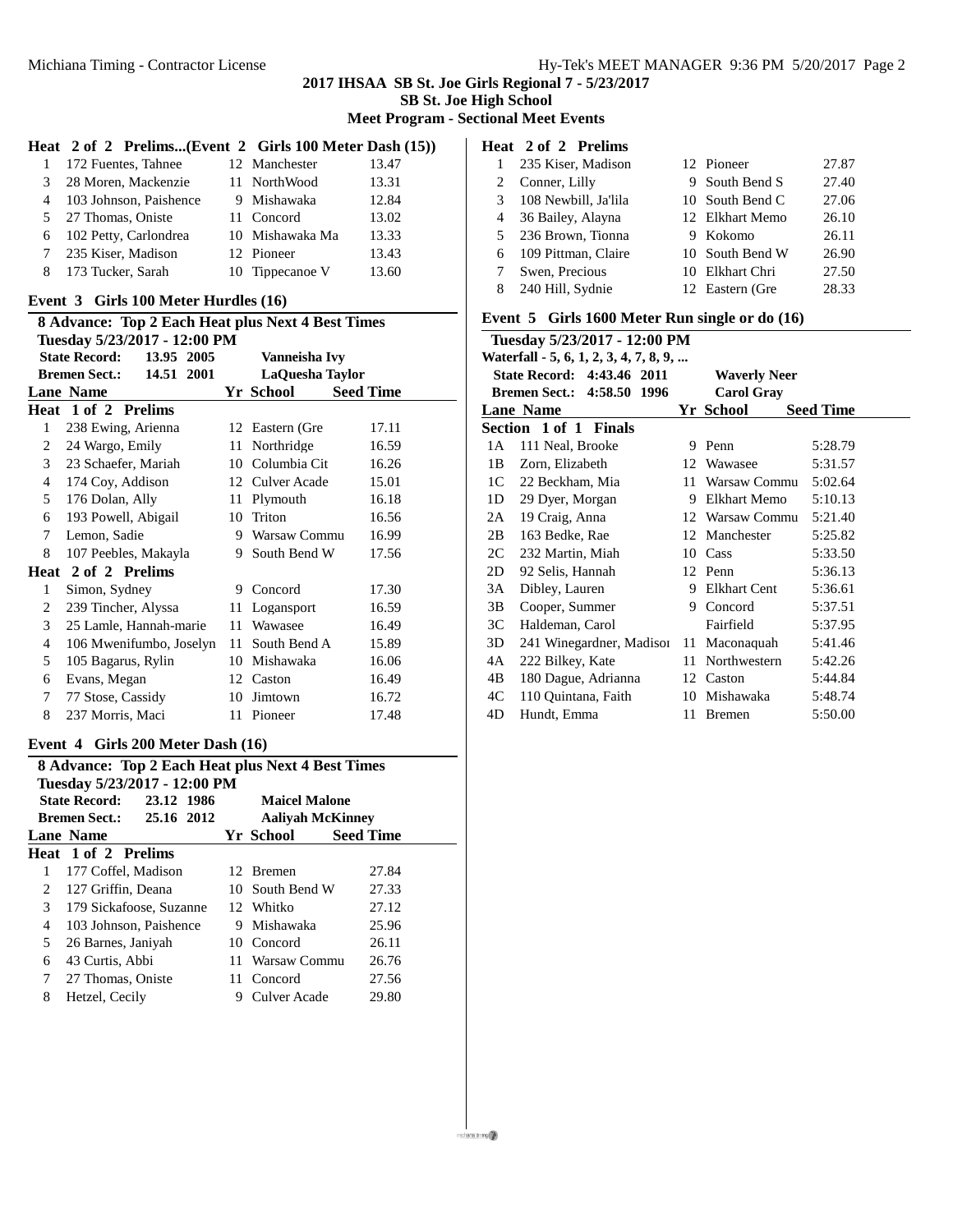2 Maconaquah

4 Elkhart Cent

5 Bremen

6 Taylor

7 Culver Acade

3 Triton

# **2017 IHSAA SB St. Joe Girls Regional 7 - 5/23/2017**

**SB St. Joe High School**

**Meet Program - Sectional Meet Events**

#### **Event 6 Girls 4x100 Meter Relay (16) Tuesday 5/23/2017 - 12:00 PM State Record: 45.75 2003 Fort Wayne Northrop Adams, Rox, Carr, Robinson Bremen Sect.: 48.69 5/20/2014 South Bend Adams A Moon, D Moore, C Mittiga, J Lottie Lane Team Relay Seed Time Section 1 of 2 Finals** 1 Northwestern A 53.88 1) #246 DeVault, Kailyn 10 3) #248 Hetzner, Johanna 9 5) #250 Prifogle, Madison 1 7) #252 Wilson, Catelyn 10

| 1) #246 DeVault, Kailyn 10   |   | 2) #247 Hahn, Brianna 12     |
|------------------------------|---|------------------------------|
| 3) #248 Hetzner, Johanna 9   |   | 4) #249 Mast, Rachel 9       |
| 5) #250 Prifogle, Madison 11 |   | $(6)$ #251 Schulte, Paige 11 |
| 7) #252 Wilson, Catelyn 10   |   |                              |
| Maconaquah                   | A | 53.48                        |
| 1) #253 Bontrager, K'Mia 9   |   | 2) #254 Hann, Grace 11       |
| 3) #255 Lamb, Brittany 11    |   | 4) #256 Mosley, Abbi 10      |
| 5) #257 Plothow, Raygan 11   |   | 6) #258 Ray, Madison 9       |
| Triton                       | A | 53.36                        |
| 1) #191 Wilhite, Briana 9    |   | 2) #192 McIntire, Baylee 11  |
| 3) #193 Powell, Abigail 10   |   | 4) #194 Musilli, Mariah 12   |
| 5) #195 May, Alysha 10       |   |                              |
| <b>Elkhart Cent</b>          | A | 51.82                        |
| 1) Price, Kaylee 10          |   | 2) Kollat, Lauren 9          |
| 3) Young, Krista 10          |   | 4) Hanes, Cadlyn 10          |
| 5) Miller, Jayda 10          |   | 6) #70 Roberson, Tylar 12    |
| 7) Hill, Isabella 11         |   |                              |
| <b>Bremen</b>                | A | 52.63                        |
| 1) #177 Coffel, Madison 12   |   | 2) #181 Miller, Lexi 11      |
| 3) #182 Egenlauf, Jewell 9   |   | 4) #171 Bickel, Emily 12     |
| 5) #183 Hummel, Maria 10     |   | $6)$ #184 Ritter, Shelby 9   |
| Taylor                       | A | 53.18                        |
| 1) #242 Huffer, Austyn 9     |   | 2) #243 Morris, Brooke 10    |
| 3) #244 Pemberton, Alison 9  |   | 4) #245 Richter, Ayden 11    |
| <b>Culver Acade</b>          | A | 54.85                        |
| 1) Rodgers, Dana 9           |   | 2) Uwajeh, Sobechukwu 11     |
| 3) Kite, Ava 9               |   | 4) Hetzel, Cecily 9          |
| 5) Ives, Katherine 10        |   | 6) #215 Ahlenius, Isabelle 9 |
| 7) Dehner, Kylie 9           |   | 8) #198 Zhao. Xiaohui 10     |

## **Section 2 of 2 Finals**

| $\,1$ | Mishawaka Ma                    | A | 51.06                         |
|-------|---------------------------------|---|-------------------------------|
|       | 1) Chudzicki, Kassady 11        |   | 2) #134 Fewell, Claire 12     |
|       | 3) #102 Petty, Carlondrea 10    |   | 4) #135 Lentych, Chloe 10     |
|       | 5) Hartnagel, Francie 10        |   | 6) #136 Matthew, Lindsey 10   |
|       | 7) #137 Costello, Mary 12       |   |                               |
| 2     | South Bend A                    | A | 50.63                         |
|       | 1) #118 Latender, Ryanna 10     |   | 2) #119 Lottie, Jessiyah 12   |
|       | 3) #120 Mihut, Alexandra 10     |   | 4) #106 Mwenifumbo, Joselyn   |
|       | 5) #121 Moore, Devyn 9          |   | 6) #122 Harrod, Shelby 11     |
|       | 7) #123 Scruggs, Jurnee 9       |   | 8) #124 Watford, Kierra 10    |
| 3     | Concord                         | А | 50.17                         |
|       | 1) #30 Holloway, Janiyla 10     |   | 2) #26 Barnes, Janiyah 10     |
|       | 3) #31 Colton-Flores, Shenais 1 |   | 4) #27 Thomas, Oniste 11      |
|       | 5) #32 Templeton, Keshawna 11   |   |                               |
| 4     | <b>Elkhart Memo</b>             | А | 49.79                         |
|       | 1) #33 Anderson, Jabionna 11    |   | 2) #34 Bell, Katlyn 11        |
|       | 3) #35 Higgins, Johntella 9     |   | 4) #36 Bailey, Alayna 12      |
|       | 5) #37 Curry, McKenna 11        |   | 6) #38 Ayers, Maria 10        |
|       | 7) #39 Perez, Sirene            |   | 8) #40 Smith, Hannah 9        |
| 5     | Warsaw Commu                    | А | 49.86                         |
|       | 1) #41 Davis, Shunterra 11      |   | 2) #42 Bellamy, Maygan 10     |
|       | 3) #43 Curtis, Abbi 11          |   | 4) #44 Clampitt, Makayla 10   |
|       | 5) #45 Dickerhoff, Addie 10     |   | 6) #46 Hummitch, Kaia 9       |
|       | 7) #47 Klotz, Ellie 9           |   | 8) #48 Menzie, Kendall 11     |
| 6     | South Bend W                    | A | 49.95                         |
|       | 1) #125 Jefferies, Tanasia 12   |   | 2) #126 Davidson, Lauraine 11 |
|       | 3) #127 Griffin, Deana 10       |   | 4) #109 Pittman, Claire 10    |
|       | 5) #107 Peebles, Makayla 9      |   |                               |
| 7     | Penn                            | Α | 50.83                         |
|       | 1) #112 Shahin, Nora 11         |   | 2) #104 Jenkins, Elizabeth 10 |
|       | 3) #113 Daggy, Emma 12          |   | 4) #114 Carrico, Kelsi 9      |
|       | 5) #90 Jankowski, Emma 12       |   | 6) #115 Hartman, Natalie 9    |
|       | 7) #116 Sears, Paige 11         |   | 8) #117 Hopkins, Carsyn 9     |
| 8     | South Bend S                    | А | 51.63                         |
|       | 1) Edmonds, Caroline 9          |   | 2) Conner, Lilly 9            |
|       | 3) Megyese, Jenica 10           |   | 4) Rowell, Cymphanie 9        |
|       | 5) Ritten, Sarah 9              |   | 6) Jackey, Zoey 9             |
|       | 7) Simmons, Alyssah 9           |   | 8) Verhiley, Katie 9          |
| 9     | Fairfield                       | А | 51.80                         |
|       | 1) Bobeck, McKenzie 12          |   | 2) Elledge, Olivia 10         |

3) Lau, Cierra 12 4) #50 Sceniak, Winifred 12

misra a mg @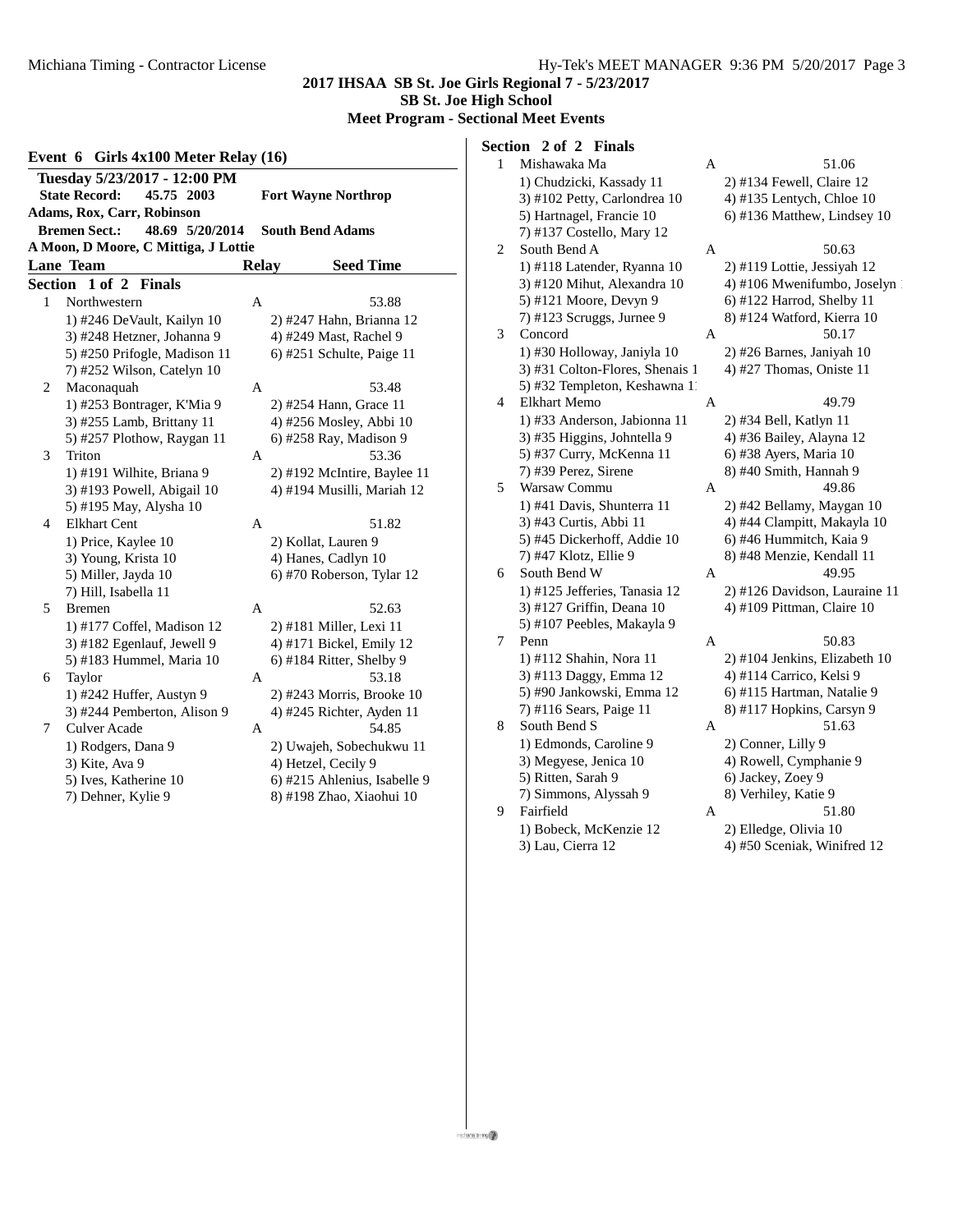#### **2017 IHSAA SB St. Joe Girls Regional 7 - 5/23/2017 SB St. Joe High School Meet Program - Sectional Meet Events**

|                              | Event 7 Girls 400 Meter Dash (16)  |     |                       |                  |  |  |
|------------------------------|------------------------------------|-----|-----------------------|------------------|--|--|
| Tuesday 5/23/2017 - 12:00 PM |                                    |     |                       |                  |  |  |
|                              | <b>State Record:</b><br>52.42 1986 |     | <b>Maicel Malone</b>  |                  |  |  |
|                              | <b>Bremen Sect.:</b><br>56.65 2004 |     | <b>Caitliin Lauer</b> |                  |  |  |
|                              | <b>Lane Name</b>                   |     | Yr School             | <b>Seed Time</b> |  |  |
|                              | Section 1 of 2 Finals              |     |                       |                  |  |  |
| 1                            | 284 Nagy, Laila                    |     | <b>Elkhart Memo</b>   | 1:03.77          |  |  |
| 2                            | 259 Watson, Kaylee                 | 10- | Northwestern          | 1:03.33          |  |  |
| 3                            | 114 Carrico, Kelsi                 | 9   | Penn                  | 1:03.17          |  |  |
| 4                            | 128 Benavides-Johnson, A           | 9   | South Bend R          | 1:01.87          |  |  |
| 5                            | 154 Anderson, Erin                 | 10  | Culver Acade          | 1:01.99          |  |  |
| 6                            | Jones, Brianna                     |     | 12 Elkhart Cent       | 1:02.74          |  |  |
| 7                            | Miller, Jayda                      | 10  | <b>Elkhart Cent</b>   | 1:03.50          |  |  |
| 8                            | 260 Hernandez, Joseline            | 9   | Logansport            | 1:05.31          |  |  |
|                              | Section 2 of 2 Finals              |     |                       |                  |  |  |
| 1                            | 149 Rivera, Marissa                |     | 9 Culver Acade        | 1:01.41          |  |  |
| 2                            | 42 Bellamy, Maygan                 |     | 10 Warsaw Commu       | 1:00.13          |  |  |
| 3                            | 178 Crawford, Rachel               | 12  | Plymouth              | 59.45            |  |  |
| 4                            | 235 Kiser, Madison                 |     | 12 Pioneer            | 57.76            |  |  |
| 5                            | 49 Hudson, Jasmine                 |     | 10 Concord            | 58.67            |  |  |
| 6                            | 91 Pennix, Jemmia                  |     | 10 Penn               | 58.83            |  |  |
| 7                            | 179 Sickafoose, Suzanne            |     | 12 Whitko             | 1:01.16          |  |  |
| 8                            | 5 Fry, Gabrielle                   | 9   | Columbia Cit          | 1:01.52          |  |  |

# **Event 8 Girls 300 Meter Hurdles (16)**

|                | Tuesday 5/23/2017 - 12:00 PM       |     |                        |                  |  |  |
|----------------|------------------------------------|-----|------------------------|------------------|--|--|
|                | <b>State Record:</b><br>41.36 2014 |     | <b>Symone Black</b>    |                  |  |  |
|                | <b>Bremen Sect.:</b><br>44.14 2001 |     | <b>LaQuesha Taylor</b> |                  |  |  |
|                | <b>Lane Name</b>                   |     | Yr School              | <b>Seed Time</b> |  |  |
|                | Section 1 of 2 Finals              |     |                        |                  |  |  |
| 1              | 239 Tincher, Alyssa                | 11  | Logansport             | 51.22            |  |  |
| 2              | 285 McGee, Kaylee                  |     | Goshen                 | 50.81            |  |  |
| 3              | Price, Kaylee                      |     | 10 Elkhart Cent        | 50.73            |  |  |
| 4              | 237 Morris, Maci                   | 11  | Pioneer                | 49.93            |  |  |
| 5              | Simon, Sydney                      | 9   | Concord                | 50.13            |  |  |
| 6              | 65 Buriff, Michaela                |     | 10 Warsaw Commu        | 50.70            |  |  |
| 7              | 131 Oudghiri, Amira                | 11. | Penn                   | 51.15            |  |  |
| 8              | 250 Prifogle, Madison              |     | 11 Northwestern        | 51.25            |  |  |
|                | Section 2 of 2 Finals              |     |                        |                  |  |  |
| 1              | 129 Tuttle, Jessica                |     | 12 LaVille             | 49.73            |  |  |
| 2              | 130 Darr, Megan                    |     | 12 Penn                | 48.26            |  |  |
| 3              | 50 Sceniak, Winifred               |     | 12 Fairfield           | 48.26            |  |  |
| $\overline{4}$ | 174 Coy, Addison                   |     | 12 Culver Acade        | 44.77            |  |  |
| 5              | 51 Kissinger, Jillian              | 11  | Goshen                 | 47.14            |  |  |
| 6              | 175 Lefebvre, Carlee               |     | 12 North Miami         | 47.18            |  |  |
| 7              | 185 Peters, Kacee                  | 10  | Plymouth               | 49.24            |  |  |
| 8              | 23 Schaefer, Mariah                |     | 10 Columbia Cit        | 49.88            |  |  |
|                |                                    |     |                        |                  |  |  |

**Event 9 Girls 800 Meter Run alleys (16)**

| Tuesdav 5/23/2017 - 12:00 PM                               |                        |    |                 |         |  |  |
|------------------------------------------------------------|------------------------|----|-----------------|---------|--|--|
| State Record: 2:07.91 2013<br><b>Brittany Neeley</b>       |                        |    |                 |         |  |  |
| Bremen Sect.: 2:16.91 5/20/2014<br><b>Ashleigh Macleod</b> |                        |    |                 |         |  |  |
| <b>Lane Name</b><br><b>Seed Time</b><br>Yr School          |                        |    |                 |         |  |  |
|                                                            | Section 1 of 1 Finals  |    |                 |         |  |  |
| 1 A                                                        | 52 Stutsman, Erica     |    | 11 NorthWood    | 2:16.36 |  |  |
| 1B                                                         | 235 Kiser, Madison     |    | 12 Pioneer      | 2:22.24 |  |  |
| 1C                                                         | Bontrager, Felicity    | 11 | Fairfield       | 2:27.26 |  |  |
| 1 <sub>D</sub>                                             | 261 Richardson, Jaelin | 11 | Peru            | 2:31.30 |  |  |
| 2A                                                         | 4 Early, Jasmine       | 9  | Columbia Cit    | 2:18.86 |  |  |
| 2B                                                         | 19 Craig, Anna         |    | 12 Warsaw Commu | 2:22.60 |  |  |
| 2C                                                         | 9 Durbin, Hanna        | 12 | Northridge      | 2:27.80 |  |  |
| 2D                                                         | 82 Kearns, Emma        | 11 | Mishawaka Ma    | 2:32.73 |  |  |
| 3A                                                         | 93 Macleod, Ashleigh   |    | 12 Penn         | 2:20.21 |  |  |
| 3В                                                         | 151 Terhune, Mary      |    | 12 Culver Acade | 2:23.00 |  |  |
| 3C                                                         | Morehead, Maddie       | 12 | Elkhart Chri    | 2:28.05 |  |  |
| 3D                                                         | 180 Dague, Adrianna    |    | 12 Caston       | 2:33.00 |  |  |
| 4A                                                         | 90 Jankowski, Emma     |    | 12 Penn         | 2:21.72 |  |  |
| 4B                                                         | 18 Groninger, Dayton   |    | 12 Warsaw Commu | 2:24.52 |  |  |
| 4C                                                         | 187 Carothers, Kaitlyn | 10 | Plymouth        | 2:29.00 |  |  |
| 4D                                                         | 262 Wimmer, Haley      | 11 | Maconaquah      | 2:36.07 |  |  |

## **Event 10 Girls 3200 Meter Run single or do (16)**

| Tuesday 5/23/2017 - 12:00 PM                      |                                  |    |                          |                  |  |  |
|---------------------------------------------------|----------------------------------|----|--------------------------|------------------|--|--|
| Waterfall - 5, 6, 1, 2, 3, 4, 7, 8, 9,            |                                  |    |                          |                  |  |  |
| State Record: 10:14.43 2014<br><b>Anna Rohrer</b> |                                  |    |                          |                  |  |  |
|                                                   | Bremen Sect.: 10:47.94 5/20/2014 |    | <b>Anna Rohrer</b>       |                  |  |  |
|                                                   | <b>Lane Name</b>                 |    | Yr School                | <b>Seed Time</b> |  |  |
|                                                   | Section 1 of 1 Finals            |    |                          |                  |  |  |
| 1 A                                               | 11 Miller, Jenna                 |    | 11 Northridge            | 11:48.84         |  |  |
| 1B                                                | 21 Orr, Charlene                 |    | 12 Warsaw Commu 11:56.40 |                  |  |  |
| 1C                                                | 29 Dyer, Morgan                  | 9  | Elkhart Memo             | 11:29.47         |  |  |
| 1 <sub>D</sub>                                    | 132 Frank, Lauren                | 11 | Penn                     | 11:31.20         |  |  |
| 2A                                                | 22 Beckham, Mia                  |    | 11 Warsaw Commu 11:33.23 |                  |  |  |
| 2B                                                | 53 Smith, Allyse                 |    | 12 Concord               | 11:34.11         |  |  |
| 2C                                                | 163 Bedke, Rae                   |    | 12 Manchester            | 11:59.49         |  |  |
| 2D                                                | Yeakey, Hannah                   |    | 12 Bethany Chri          | 12:00.48         |  |  |
| 3A                                                | 167 Tyler, Kelsey                | 11 | Rochester Co             | 12:07.69         |  |  |
| 3B                                                | 133 Jankowski, Ellie             | 10 | Penn                     | 12:15.45         |  |  |
| 3C                                                | 110 Quintana, Faith              | 10 | Mishawaka                | 12:19.59         |  |  |
| 3D                                                | 6 Brown, Bailie                  | 11 | Columbia Cit             | 12:20.23         |  |  |
| 4A                                                | 241 Winegardner, Madisor         | 11 | Maconaquah               | 12:24.04         |  |  |
| 4B                                                | 196 Scher, Nicky                 | 9  | North Miami              | 12:26.90         |  |  |
| 4C                                                | 227 Lechner, Casey               | 10 | Northwestern             | 12:34.86         |  |  |
| 4D                                                | 230 Jackson, Lexi                | 11 | Cass                     | 12:40.77         |  |  |
|                                                   |                                  |    |                          |                  |  |  |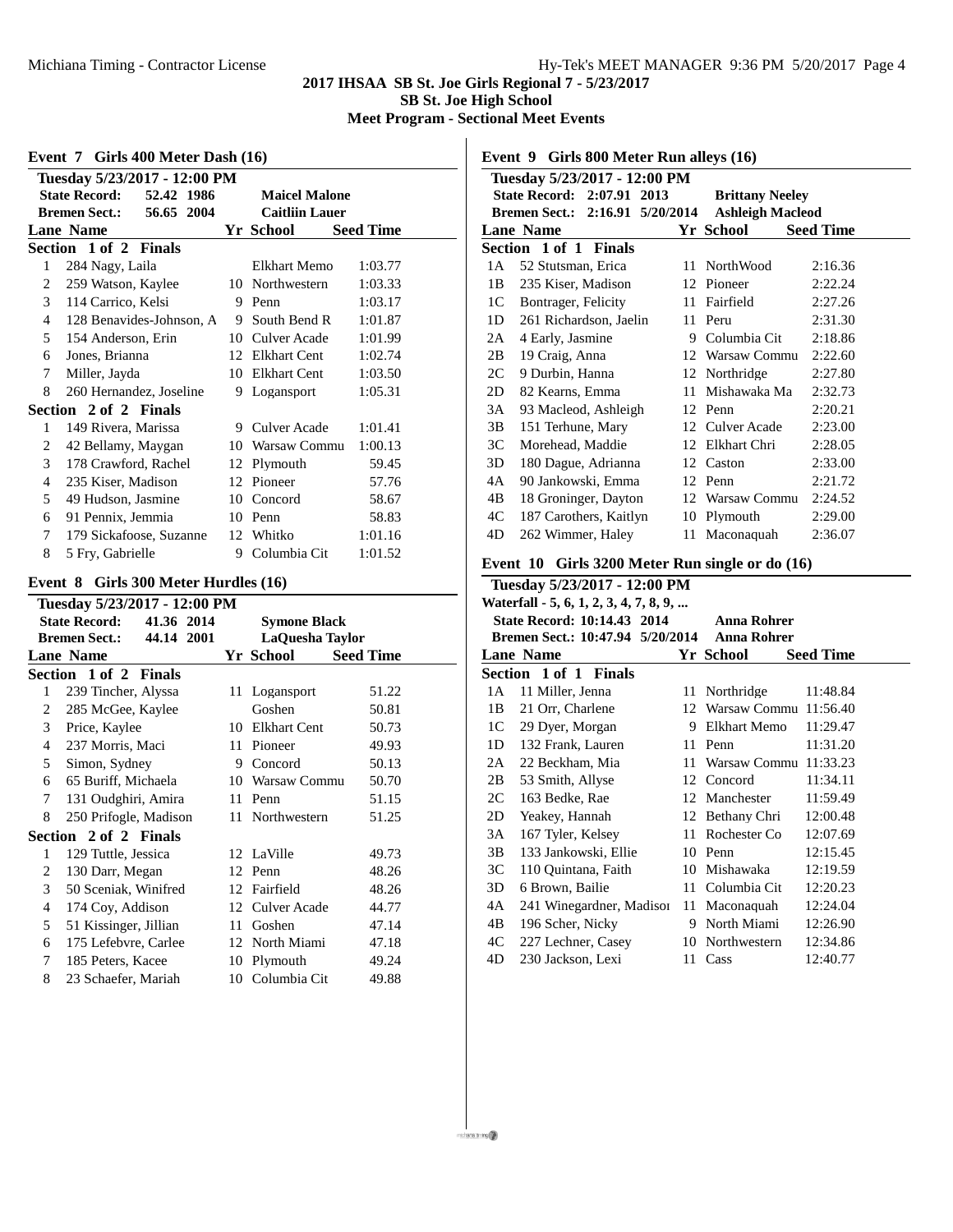**2017 IHSAA SB St. Joe Girls Regional 7 - 5/23/2017 SB St. Joe High School**

**Meet Program - Sectional Meet Events**

#### **Event 11 Girls 4x400 Meter Relay (16) Tuesday 5/23/2017 - 12:00 PM State Record: 3:47.37 2011 Lawrence North Brooks, Franklin, Spencer, Miller Bremen Sect.: 4:00.73 2012 South Bend Adams A Woods, G Williams, C Stoner, A McKinney Lane Team Relay Seed Time Section 1 of 2 Finals**

| secuon | <b>TOL 4 FINALS</b>           |   |                                |
|--------|-------------------------------|---|--------------------------------|
| 1      | Manchester                    | A | 4:30.36                        |
|        | 1) #199 Saucedo, Melissa 12   |   | $2)$ #172 Fuentes, Tahnee 12   |
|        | 3) #200 Kline, Kara 11        |   | 4) #163 Bedke, Rae 12          |
|        | 5) #201 Casper, Emma 11       |   | 6) #202 Rezene, Martha 11      |
|        | 7) #203 Barker, Katie 10      |   |                                |
| 2      | Plymouth                      | A | 4:24.80                        |
|        | 1) #178 Crawford, Rachel 12   |   | 2) #204 Splix, Brittani 12     |
|        | 3) #176 Dolan, Ally 11        |   | 4) #187 Carothers, Kaitlyn 10  |
|        | 5) #190 Keller, Nicole 10     |   | $6)$ #185 Peters, Kacee 10     |
|        | 7) #205 Ruiz, Gabby 10        |   | 8) #206 Brown, Kristen 11      |
| 3      | Northwestern                  | A | 4:22.27                        |
|        | 1) #246 DeVault, Kailyn 10    |   | 2) #225 Fernandes, Kaylynne 9  |
|        | 3) #267 Fillenwarth, Camber 9 |   | 4) #268 Kidwell, Kailey 9      |
|        | 5) #249 Mast, Rachel 9        |   | 6) #251 Schulte, Paige 11      |
|        | 7) #259 Watson, Kaylee 10     |   |                                |
| 4      | Maconaquah                    | A | 4:18.81                        |
|        | 1) #269 Bourne, Abby 11       |   | 2) #270 Hays, Bailey 10        |
|        | 3) #271 Jess, Ashley 10       |   | 4) #272 Johnston, Janet 09     |
|        | 5) #273 White, Kate 12        |   | 6) #262 Wimmer, Haley 11       |
| 5      | Goshen                        | A | 4:20.34                        |
|        | 1) Smith, Brandi 10           |   | 2) Fletcher, Kyrah 10          |
|        | 3) Yoder, Alayna 10           |   | 4) #51 Kissinger, Jillian 11   |
|        | 5) Sanchez, Alondra 9         |   | 6) Chacon-Reina, Alexia 10     |
|        | 7) Chupp, Morgan 9            |   |                                |
| 6      | Mishawaka                     | A | 4:22.01                        |
|        | 1) Bullock, Inobia 12         |   | 2) Wyant, Damaris 11           |
|        | 3) #103 Johnson, Paishence 9  |   | 4) Kreil, Madison 11           |
|        | 5) Norris, Skylar 10          |   | 6) Smith, DeiJana 10           |
|        | 7) Udongo, Ambriyana 9        |   | 8) #105 Bagarus, Rylin 10      |
| 7      | Western                       | A | 4:26.44                        |
|        | 1) #221 Nicholson, Natalie 10 |   | 2) #263 Blevins, Audra 12      |
|        | 3) #264 Lushin, Olivia 9      |   | 4) #220 McMinn, Allison 12     |
|        | 5) #265 Sullivan, Grace 11    |   | 6) #266 Worthington, Jennah 10 |
|        |                               |   |                                |

## **Section 2 of 2 Finals**

| 1 | Northridge                    | Α | 4:09.95                        |
|---|-------------------------------|---|--------------------------------|
|   | 1) #9 Durbin, Hanna 12        |   | 2) #14 Stoltzfus, Ariana 10    |
|   | 3) Heerschop, Shelby 9        |   | 4) #12 King, Mariah 12         |
|   | 5) #10 Baltazar, Brey 12      |   |                                |
| 2 | NorthWood                     | A | 4:08.28                        |
|   | 1) #56 Parisi, Lexi 10        |   | 2) #57 Parisi, Kali 10         |
|   | 3) #28 Moren, Mackenzie 11    |   | 4) #52 Stutsman, Erica 11      |
|   | 5) #58 Hartman, Reagan 9      |   | 6) #59 Brubaker, Hannah 10     |
|   | 7) #60 Fielstra, Karlie 9     |   | 8) #61 McBrier, Karli 9        |
| 3 | South Bend A                  | A | 4:08.16                        |
|   | 1) #119 Lottie, Jessiyah 12   |   | 2) #120 Mihut, Alexandra 10    |
|   | 3) #138 Landry, Mary 12       |   | 4) #106 Mwenifumbo, Joselyn    |
|   | 5) #121 Moore, Devyn 9        |   | 6) #122 Harrod, Shelby 11      |
|   | 7) #124 Watford, Kierra 10    |   | 8) #96 Williams, Adiyah 10     |
| 4 | Penn                          | A | 4:00.32                        |
|   | 1) #91 Pennix, Jemmia 10      |   | 2) #87 Mott, Elli 12           |
|   | 3) #93 Macleod, Ashleigh 12   |   | 4) #130 Darr, Megan 12         |
|   | 5) #104 Jenkins, Elizabeth 10 |   | 6) #88 Enyeart, Breana 11      |
|   | 7) #113 Daggy, Emma 12        |   | 8) #114 Carrico, Kelsi 9       |
| 5 | Warsaw Commu                  | A | 4:02.82                        |
|   | 1) #42 Bellamy, Maygan 10     |   | 2) #15 Sanchez-Vijil, Angie 10 |
|   | 3) #62 Martz, Mackenzie 10    |   | 4) #16 Beckham, Remi 10        |
|   | 5) #63 Kehler, Caitlin 10     |   | 6) #64 Kilburn, Grayson 9      |
|   | 7) #65 Buriff, Michaela 10    |   | 8) #18 Groninger, Dayton 12    |
| 6 | <b>Culver Acade</b>           | А | 4:06.52                        |
|   | 1) #154 Anderson, Erin 10     |   | 2) #149 Rivera, Marissa 9      |
|   | 3) #151 Terhune, Mary 12      |   | 4) #174 Coy, Addison 12        |
|   | 5) #197 Broughton, Lauren 10  |   | 6) #148 Shen, Arden 10         |
|   | 7) #152 Dunlap, Zoe 11        |   | 8) #198 Zhao, Xiaohui 10       |
| 7 | Columbia Cit                  | A | 4:08.89                        |
|   | 1) #5 Fry, Gabrielle 9        |   | 2) #54 Coy, Emma 10            |
|   | 3) #2 Oddou, Lillie 9         |   | 4) #4 Early, Jasmine 9         |
|   | 5) #1 Oddou, Eden 9           |   | 6) #3 Keller, Lauren 11        |
|   | 7) #55 Simmers, Savannah 10   |   |                                |
| 8 | Mishawaka Ma                  | А | 4:11.83                        |
|   | 1) #134 Fewell, Claire 12     |   | 2) #102 Petty, Carlondrea 10   |
|   | 3) #79 Majewski, Hannah 11    |   | 4) #135 Lentych, Chloe 10      |
|   | 5) #82 Kearns, Emma 11        |   | 6) #136 Matthew, Lindsey 10    |
|   | 7) #137 Costello, Mary 12     |   |                                |
| 9 | <b>Elkhart Cent</b>           | А | 4:12.95                        |
|   | 1) Jones, Brianna 12          |   | 2) Hanes, Cadlyn 10            |
|   | 3) Kollat, Lauren 9           |   | 4) Miller, Jayda 10            |
|   | 5) Dibley, Lauren 9           |   | 6) Buckley, Kortney 10         |
|   | 7) Price, Kaylee 10           |   | 8) #70 Roberson, Tylar 12      |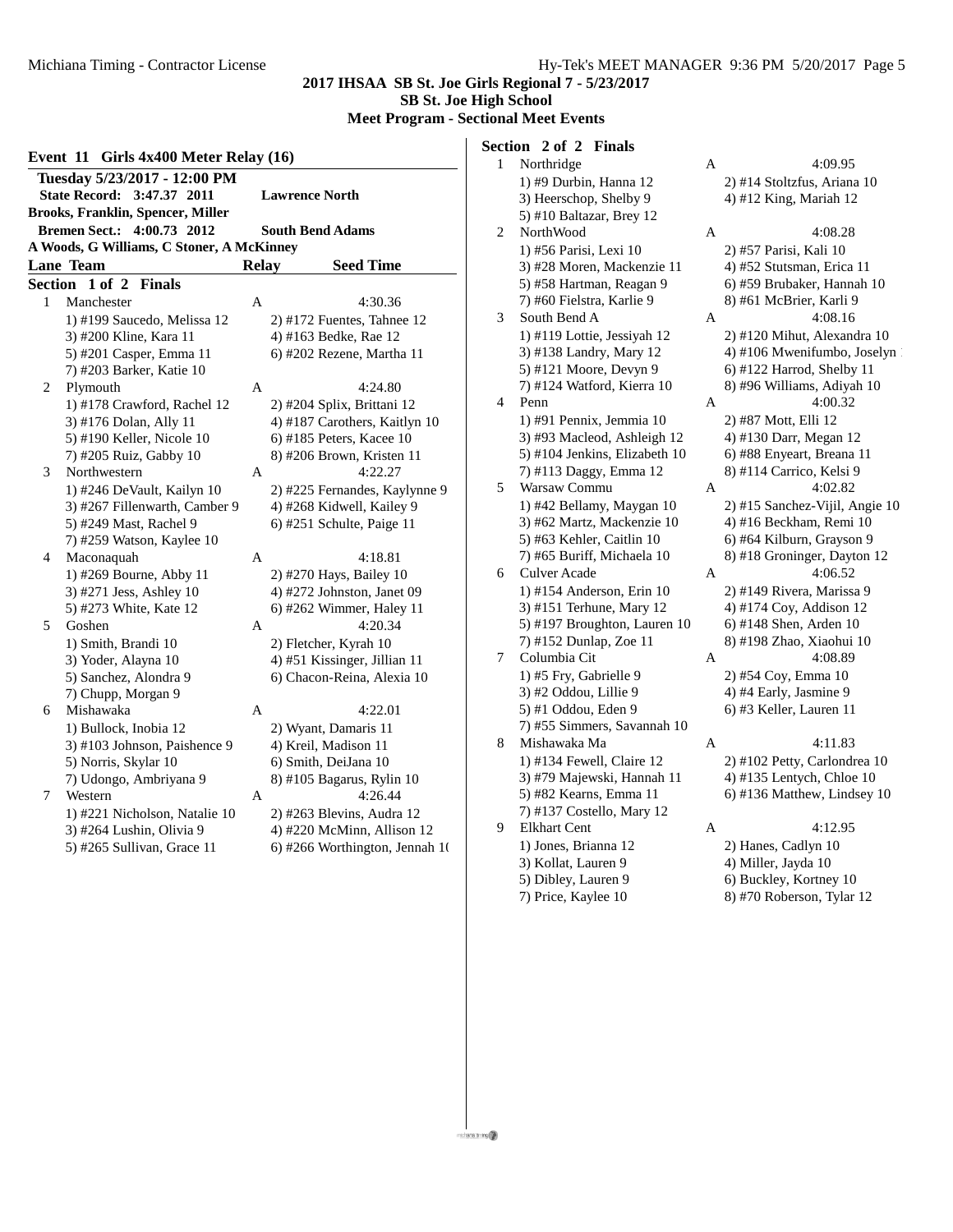## **2017 IHSAA SB St. Joe Girls Regional 7 - 5/23/2017 SB St. Joe High School**

**Meet Program - Sectional Meet Events**

| Event 12 Girls High Jump (17)                                                                                                                        |                         |    |                 |                  |  |  |
|------------------------------------------------------------------------------------------------------------------------------------------------------|-------------------------|----|-----------------|------------------|--|--|
| Tuesday 5/23/2017 - 12:00 PM<br><b>State Record:</b><br>6-00 1985<br>Angela Bradburn<br><b>Bremen Sect.:</b><br>5-06 2013<br><b>Michelle Adeniyi</b> |                         |    |                 |                  |  |  |
| Pos                                                                                                                                                  | <b>Name</b>             |    | Yr School       | <b>Seed Mark</b> |  |  |
| Flight 1 of 1 Finals                                                                                                                                 |                         |    |                 |                  |  |  |
| 1                                                                                                                                                    | 276 Shively, Mya        |    | 10 Logansport   | $4 - 10.00$      |  |  |
| 2                                                                                                                                                    | 275 Neuendorf, Malorie  |    | 12 Logansport   | $4 - 10.00$      |  |  |
| 3                                                                                                                                                    | 209 Hartley, Adria      | 10 | North Miami     | 5-00.00          |  |  |
| 4                                                                                                                                                    | 274 Pham, Lana          | 12 | Kokomo          | 5-00.00          |  |  |
| 5                                                                                                                                                    | 70 Roberson, Tylar      | 12 | Elkhart Cent    | 5-01.00          |  |  |
| 6                                                                                                                                                    | Axsom, Skylar           | 12 | Elkhart Memo    | $5-01.00$        |  |  |
| 7                                                                                                                                                    | 208 Boocher, Harley     | 11 | <b>Bremen</b>   | 5-01.00          |  |  |
| 8                                                                                                                                                    | Bruner, Morgan          | 11 | Warsaw Commu    | $5-02.00$        |  |  |
| 9                                                                                                                                                    | 129 Tuttle, Jessica     |    | 12 LaVille      | 5-02.00          |  |  |
| 10                                                                                                                                                   | 207 White, Faith        | 11 | North Miami     | 5-02.00          |  |  |
| 11                                                                                                                                                   | Elick, Brynne           | 11 | South Bend R    | 5-02.00          |  |  |
| 12                                                                                                                                                   | Burdge, Cassidy         | 10 | Columbia Cit    | 5-02.00          |  |  |
| 13                                                                                                                                                   | 139 Laidig, Kendra      | 11 | Penn            | 5-03.00          |  |  |
| 14                                                                                                                                                   | 140 Knowlton, Mayah     |    | 12 South Bend A | 5-04.00          |  |  |
| 15                                                                                                                                                   | 67 Bontrager, Chloe     | 10 | Fairfield       | 5-05.00          |  |  |
| 16                                                                                                                                                   | 68 Day, Alexie          | 11 | Warsaw Commu    | 5-05.00          |  |  |
| 17                                                                                                                                                   | 66 Hartpence, Stephanie | 11 | Concord         | 5-06.00          |  |  |

## **Event 13 Girls Long Jump (16)**

| Tuesday 5/23/2017 - 12:00 PM       |                                           |    |                      |                  |  |  |  |
|------------------------------------|-------------------------------------------|----|----------------------|------------------|--|--|--|
|                                    | <b>State Record:</b><br>$20 - 04$<br>1986 |    | <b>Tonya Sedwick</b> |                  |  |  |  |
| 18-08 1980<br><b>Bremen Sect.:</b> |                                           |    | <b>Kim Kilgore</b>   |                  |  |  |  |
| Pos                                | <b>Name</b>                               |    | Yr School            | <b>Seed Mark</b> |  |  |  |
|                                    | Flight 1 of 2 Finals                      |    |                      |                  |  |  |  |
| 1                                  | 257 Plothow, Raygan                       | 11 | Maconaquah           | 16-03.00         |  |  |  |
| 2                                  | 25 Lamle, Hannah-marie                    | 11 | Wawasee              | 16-05.50         |  |  |  |
| 3                                  | 118 Latender, Ryanna                      | 10 | South Bend A         | 16-06.75         |  |  |  |
| $\overline{4}$                     | 207 White, Faith                          | 11 | North Miami          | 16-07.75         |  |  |  |
| 5                                  | 105 Bagarus, Rylin                        | 10 | Mishawaka            | 16-08.75         |  |  |  |
| 6                                  | 236 Brown, Tionna                         | 9  | Kokomo               | 16-10.75         |  |  |  |
| 7                                  | 174 Coy, Addison                          | 12 | <b>Culver Acade</b>  | 16-11.00         |  |  |  |
| 8                                  | 175 Lefebvre, Carlee                      |    | 12 North Miami       | 17-01.50         |  |  |  |
|                                    | Flight 2 of 2 Finals                      |    |                      |                  |  |  |  |
| 1                                  | 69 Lechlitner, Jenna                      | 11 | Concord              | 15-07.25         |  |  |  |
| 2                                  | 70 Roberson, Tylar                        | 12 | <b>Elkhart Cent</b>  | 15-07.75         |  |  |  |
| 3                                  | 177 Coffel, Madison                       | 12 | <b>Bremen</b>        | 15-10.00         |  |  |  |
| 4                                  | 237 Morris, Maci                          | 11 | Pioneer              | 15-10.25         |  |  |  |
| 5                                  | 239 Tincher, Alyssa                       | 11 | Logansport           | 15-11.75         |  |  |  |
| 6                                  | 244 Pemberton, Alison                     | 9  | Taylor               | 16-00.00         |  |  |  |
| 7                                  | 135 Lentych, Chloe                        | 10 | Mishawaka Ma         | 16-00.50         |  |  |  |
| 8                                  | 106 Mwenifumbo, Joselyn                   | 11 | South Bend A         | 16-01.00         |  |  |  |

**Event 14 Girls Discus Throw (16)**

|                                                  | Tuesday 5/23/2017 - 12:00 PM                             |    |                 |                  |  |  |
|--------------------------------------------------|----------------------------------------------------------|----|-----------------|------------------|--|--|
|                                                  | <b>State Record: 168-06 2013</b><br><b>Adriana Brown</b> |    |                 |                  |  |  |
| Bremen Sect.: 144-04 2003<br><b>Mandy Bodnar</b> |                                                          |    |                 |                  |  |  |
| Pos                                              | Name                                                     |    | Yr School       | <b>Seed Mark</b> |  |  |
| Flight 1 of 2 Finals                             |                                                          |    |                 |                  |  |  |
| 1                                                | 141 Eash, Aryn                                           |    | 11 LaVille      | 100-03           |  |  |
| 2                                                | 279 Click, Olivia                                        | 11 | Logansport      | 102-04           |  |  |
| 3                                                | Morris, Charlotte                                        | 11 | Triton          | 103-03           |  |  |
| 4                                                | France, Madison                                          |    | 10 North Miami  | 103-05.50        |  |  |
| 5                                                | 278 Leas, Savannah                                       |    | 12 Madison-Gran | 103-08           |  |  |
| 6                                                | Wellsand, Emily                                          |    | 12 North Miami  | 107-03           |  |  |
| 7                                                | 72 Coil, Anna                                            |    | 11 Northridge   | 108-04           |  |  |
| 8                                                | 277 Freel, Payton                                        |    | 10 Madison-Gran | 109-07           |  |  |
|                                                  | Flight 2 of 2 Finals                                     |    |                 |                  |  |  |
| 1                                                | 142 Miller, Devyn                                        |    | 10 Mishawaka    | 111-03           |  |  |
| 2                                                | 143 Schultheis, Cameron                                  |    | 12 Mishawaka    | 113-02           |  |  |
| 3                                                | 213 Sapp, Lyndsey                                        | 12 | Whitko          | 115-06           |  |  |
| 4                                                | 73 Manges, Alexis                                        | 12 | Wawasee         | 119-08           |  |  |
| 5                                                | 71 Ware, Jordan                                          | 12 | Elkhart Cent    | 121-02           |  |  |
| 6                                                | 210 Sewell, Bailey                                       |    | 12 Manchester   | 125-04           |  |  |
| 7                                                | 177 Coffel, Madison                                      | 12 | <b>Bremen</b>   | 126-05           |  |  |
| 8                                                | 211 Horvath, Nicole                                      |    | 12 Plymouth     | 133-00           |  |  |

## **Event 15 Girls Shot Put (16)**

| Tuesday 5/23/2017 - 12:00 PM                            |                                    |    |                           |                  |  |  |
|---------------------------------------------------------|------------------------------------|----|---------------------------|------------------|--|--|
| <b>State Record:</b><br>50-09 2011<br><b>Tori Bliss</b> |                                    |    |                           |                  |  |  |
|                                                         | 41-07 1998<br><b>Bremen Sect.:</b> |    | <b>Stefonie Sebastian</b> |                  |  |  |
| Pos                                                     | <b>Name</b>                        |    | Yr School                 | <b>Seed Mark</b> |  |  |
|                                                         | Flight 1 of 2 Finals               |    |                           |                  |  |  |
| 1                                                       | 75 Desenberg, Page                 |    | 12 Warsaw Commu 32-03.50  |                  |  |  |
| 2                                                       | Kinyanjui, Alyssa                  | 10 | Culver Commu              | 32-03.50         |  |  |
| 3                                                       | 74 Rodriguez, Suzette              |    | 12 Goshen                 | 32-06.50         |  |  |
| 4                                                       | Wellsand, Emily                    |    | 12 North Miami            | 32-11.75         |  |  |
| 5                                                       | 142 Miller, Devyn                  |    | 10 Mishawaka              | 33-00.00         |  |  |
| 6                                                       | 213 Sapp, Lyndsey                  |    | 12 Whitko                 | 33-00.25         |  |  |
| 7                                                       | Batteast, Brianna                  |    | 10 South Bend C           | 33-08.50         |  |  |
| 8                                                       | 144 Garwood, Abbigail              |    | 9 Penn                    | 33-09.50         |  |  |
|                                                         | Flight 2 of 2 Finals               |    |                           |                  |  |  |
| 1                                                       | 277 Freel, Payton                  |    | 10 Madison-Gran           | 34-04.25         |  |  |
| 2                                                       | 280 Kauffman, Madison              |    | 10 Pioneer                | 35-11.25         |  |  |
| 3                                                       | 145 Chambliss, Carmen              |    | 12 South Bend A           | 35-11.50         |  |  |
| 4                                                       | 143 Schultheis, Cameron            |    | 12 Mishawaka              | 36-06.25         |  |  |
| 5                                                       | 212 Robinson, Cece                 | 10 | Plymouth                  | 36-07.75         |  |  |
| 6                                                       | 71 Ware, Jordan                    | 12 | Elkhart Cent              | 37-00.50         |  |  |
| 7                                                       | 278 Leas, Savannah                 |    | 12 Madison-Gran           | 37-05.00         |  |  |
| 8                                                       | 211 Horvath, Nicole                |    | 12 Plymouth               | 41-09.00         |  |  |